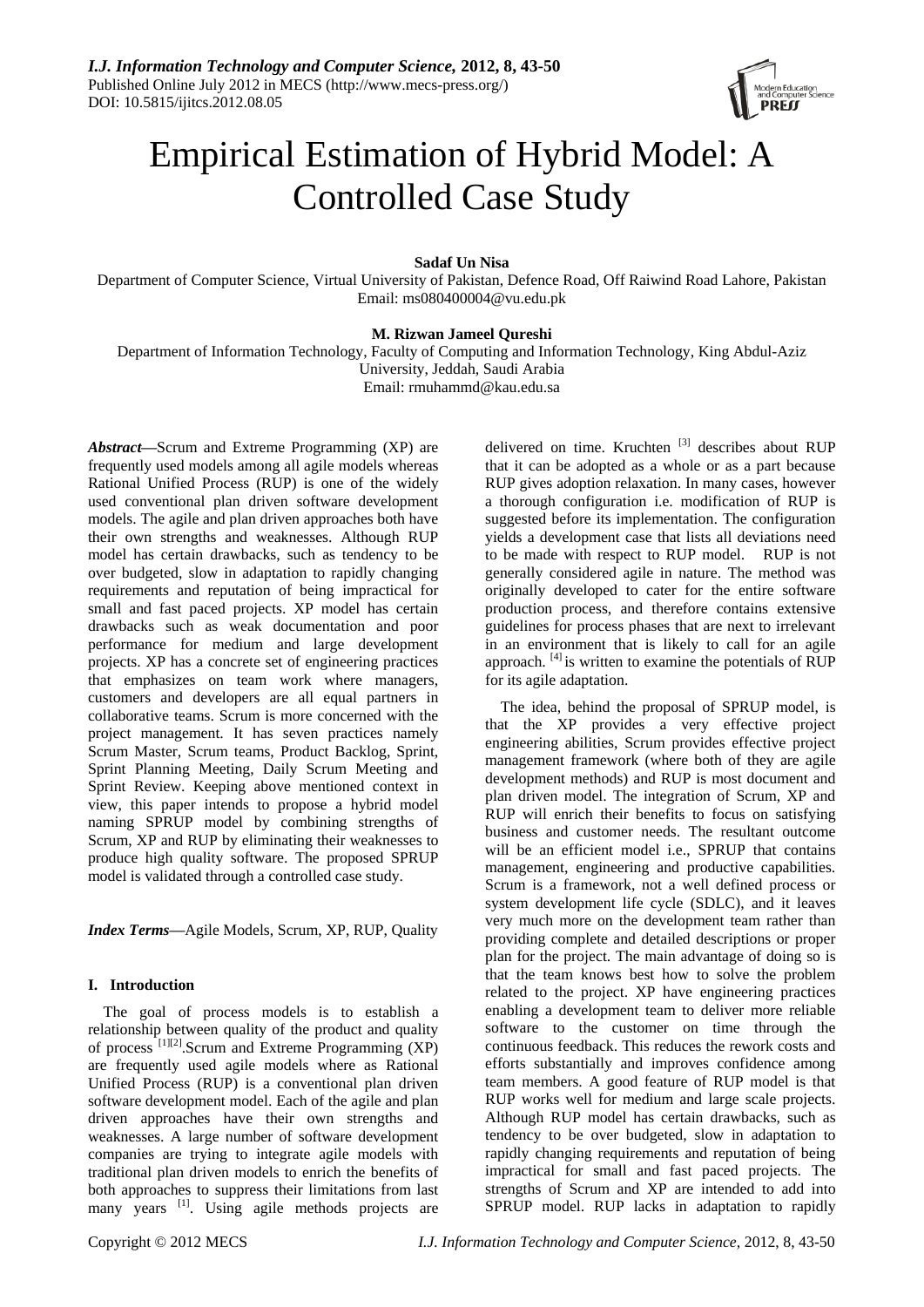changing requirements due to well established requirement documentation. This feature is not lacking in Scrum and XP models as they respond well to creeping requirements. The main strength of RUP model is that it focuses on satisfying business and customer needs by delivering quality software and gives comprehensive planning for the system.

XP model has certain drawbacks such as weak documentation and poor performance for medium and large development projects. In SPRUP model this feature is tried to eliminate by adding RUP phases. XP has a concrete set of engineering practices that emphasizes on team work where managers, customers and developers are all equal partners in collaborative team. Scrum is more concerned with the project management. It has seven practices namely Scrum Master, Scrum teams, Product Backlog, Sprint, Sprint Planning Meeting, Daily Scrum Meeting and Sprint Review. Keeping above mentioned context in view, this research is intended to propose a model by combining strengths of Scrum, XP and RUP as well as narrower the weaknesses to produce quality software that adapt changing requirement quickly.

Scrum and XP focus on iterative and incremental development, customer collaboration, and frequent delivery through a light and fast development life cycle. The main motivation and beauty of SPRUP model is that it has a flavor of combining above mentioned strengths of Scrum, XP and RUP as well as narrower their weaknesses to produce quality software that adapt changing requirement quickly.

The paper is further organized as: section 2 covers related work. Section 3 defines the research. Section 4 describes the research design. Section 5 illustrates the proposed solution. Section 6 provides the evaluation of the proposed solution using a controlled case study. Conclusion and future work are given in the final section.

# **II. Related Work**

Usually processes do have people satisfaction particular the aspect of roles to work jointly to bring into being artifacts, which could be the source code, architecture diagrams, and requirements documents  $[5]$ . In addition, these artifacts more often than not demarcate milestones in the project, which each process acknowledges in different ways [6]. Each process overview generally follows the same outline, due to which it becomes easier to compare the different processes along common criteria  $[7]$ . The pattern contains the detailed description of the process as well as unique characteristics from the main texts explaining the process.

- Roles What specific positions are called for in the process and how are they filled?
- Artifacts What kinds of documents and other artifacts are produced, how often they are

produced, and how critical they are to the process<sup>[8]</sup>?

 Tools Support – How many different kinds of tools are available for using the process and what is the cost?

Rational Unified Process (RUP) provides disciplined approach to assign tasks and responsibilities within a development organization. Its goal is to ensure the production of high quality software meeting the needs of its end users within a predictable schedule and budget  $^{[3]}$ . Unlike the other processes discussed in this paper, RUP is a process product, which means that it is developed, maintained, and sold by Rational Software (now owned by IBM). An organization cannot fully use RUP without accompanying product, although it can use the unified process, which is the precursor and basis of the Rational Unified Process, as described in <sup>[9]</sup>. Additionally, you do not have to use rational products for every aspect of the Rational Unified Process.

Agile models are getting popularity from last many years. The general principle behind XP is that software is nothing without the code  $[10]$ . XP includes detail plans and designs that is one of the reasons why XP has drawn some criticism from opponents. Scrum is not so much a development process as a management process [11] . Scrum can be wrapped around an existing development process, and it has been used quite successfully in combination with  $XP$ <sup>[12]</sup>. By itself, Scrum cannot produce software; it must be combined with another development process  $[13]$ . It can simply organize how the software is developed.

# **III. Research Problem**

A number of agile models are experienced by combining them with conventional software development models to maximize the strengths of both agile and conventional models while trying to suppressing the weakness of each approach  $[14][15]$ . However there are many combinations that are still inexperienced. Integrating Scrum, XP and RUP models is a good combination to accommodate the features of both conventional and agile models. Advantage of RUP model is that it focuses on satisfying business and customer needs by delivering quality software and gives comprehensive planning for the system. Major drawback of RUP model is that it fails to provide clear implementation guidelines and leaves the tailoring to the user entirely. XP and Scrum are self managed techniques through iterative planning. XP model has certain drawbacks such as weak documentation and poor performance for medium and large development projects. Scrum is more concerned with the project management <sup>[16][17]</sup>. Keeping above mentioned context in view, the research problem becomes:

*How to propose a new novel hybrid model by combining strengths of Scrum, XP and RUP as well as*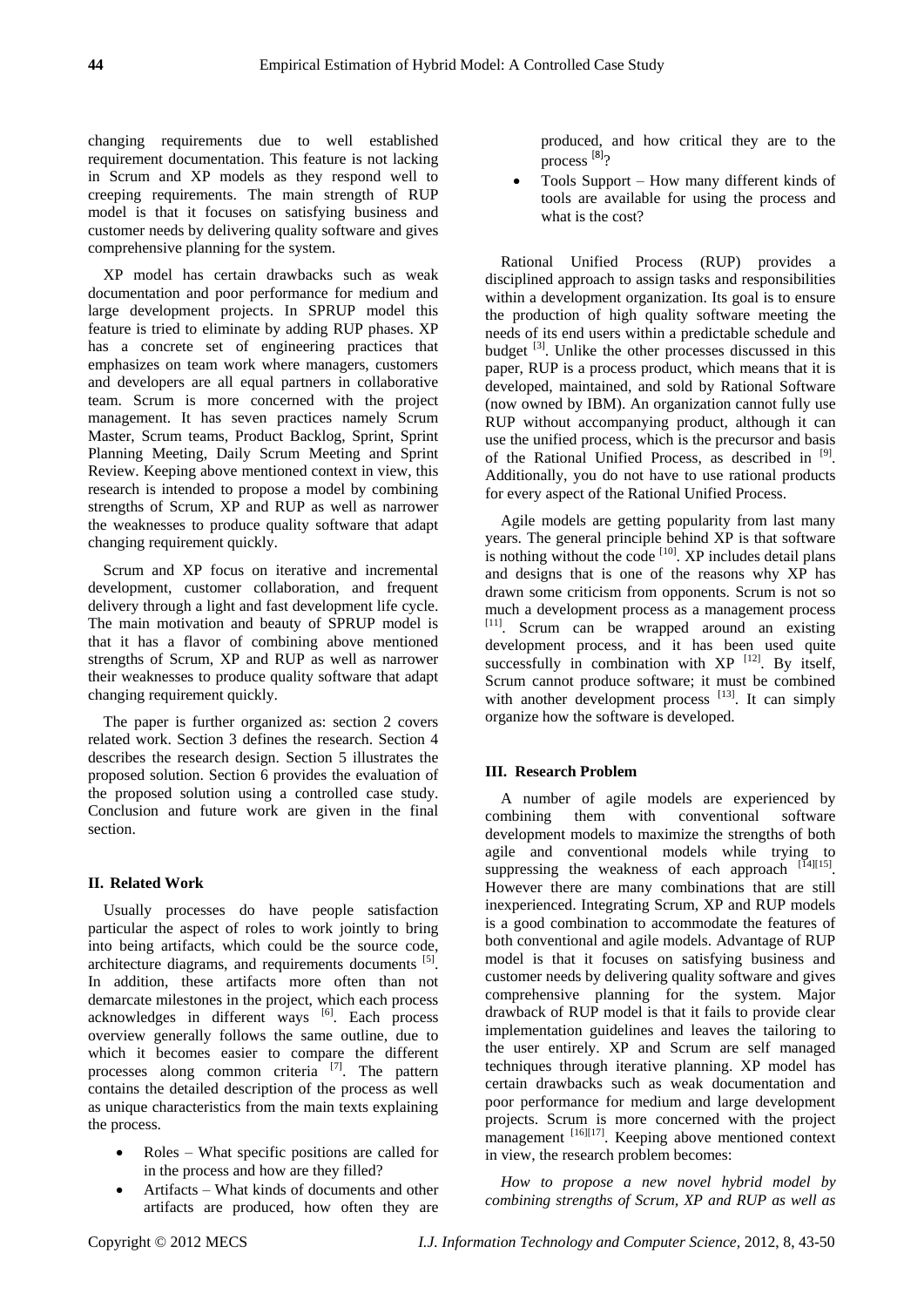*narrower the weaknesses to produce quality software to adapt changing requirements quickly?*

#### **IV. Research Design**

Qualitative methods are categorized as observation, case study, interview, document analysis, open-ended questionnaires and focus groups. Qualitative methodology includes action research, ethnography and discourse analysis  $^{[18]}$ . Cormack  $^{[19]}$  explains that qualitative research techniques include participant observation, in-depth interviews, focus groups, oral histories and conversational analysis. The author Cormack says that in-depth interview is very useful in obtaining the experiences of the respondents which they describe in their own words. In-depth interviews may be semi-structured or unstructured. Focus groups are useful when the researchers need data pertinent to the cultural values of a group. Participant observation is very much beneficial when the researcher would like to obtain data relating to behaviors that occur naturally in their usual contexts  $[19]$ . Cooper and Schindler  $[20]$  defined the qualitative research as "An array of interpretive techniques which seeks to describe, decode, translate and otherwise come to terms with the meaning, not the frequency of certain more or less naturally occurring phenomenon in the social world" [20].

The basic purpose of conducting case study was to build a system which is based on the implementation directions of the proposed SPRUP model. For this purpose a team consisting of 5 members was selected. The duration of case study was stipulated to five weeks. During this period, the team generated four SPRUP releases, comprehensively working under the guidelines proposed in SPRUP model. At the time of selection of team it was kept in mind that the team was balanced from all aspects such as designing, coding, testing etc. The researchers were in positions to implement and design the environment of the case study during this research. Therefore, this case study was controlled in nature. The role of Scrum Master for conducting the daily scrum meetings and monitoring whether the development is moving exactly according to the guideline of proposed SPRUP model.

The team worked under the supervision of Project Manager and SPRUP master. The conclusion showed that SPRUP model enhanced the performance, quality and productivity of the delivered product. For this purpose, a team of 5 members was selected. The duration of case study was fixed five weeks. The project assigned to development team was Hostel Management System for a famous educational institute. The team worked under the guidelines and directions mentioned in the proposed hybrid SPRUP model. It took four iterations to complete the project. Before starting development, a training program was conducted to educate the team about the proposed model.

The basic purpose of conducting case study was to build a system which is based on the implementation directions of the proposed SPRUP model. The duration of case study was stipulated to five weeks. During this period, the team generated four SPRUP releases, comprehensively working under the guidelines proposed in SPRUP model. At the time of selection of team it was kept in mind that the team was balanced from all aspects such as designing, coding, testing etc. In this case study researchers were in position to implement and design the environment of the case study therefore this case study was controlled in nature. The authors of this research were performing the roles of 'Scrum Master', 'Product Owner' and 'Project Manager'.

#### **V. The Proposed Hybrid Model**

SPRUP is intended to merge the project management strength of Scrum, production practices of XP and customer satisfaction of RUP to produce high quality software that adapts to changing requirement quickly and meets the business goals. The aim, behind constructing SPRUP model, was to have a model that could manufacture products with high quality and low defect rate. Inception, Elaboration, Construction and Transition phases of RUP, combining features of product backlog and sprint backlog out of Scrum and strong agile practices of XP are adopted into SPRUP model. During SPRUP sprint cycle, anticipation, crafting, execution and assessment activities are added to perform the work done in planning, designing, coding and testing practices of XP model. SPRUP model includes SDLC activities of XP model along with process outline namely sprint out of Scrum. Complete implementation guideline regarding software development is provided in suggested SPRUP model using the phases of RUP. The main phases and activities, of SPRUP model, are shown in figure 1.

# **Daily SPRUP Meeting**



Fig 1: The Proposed Hybrid Model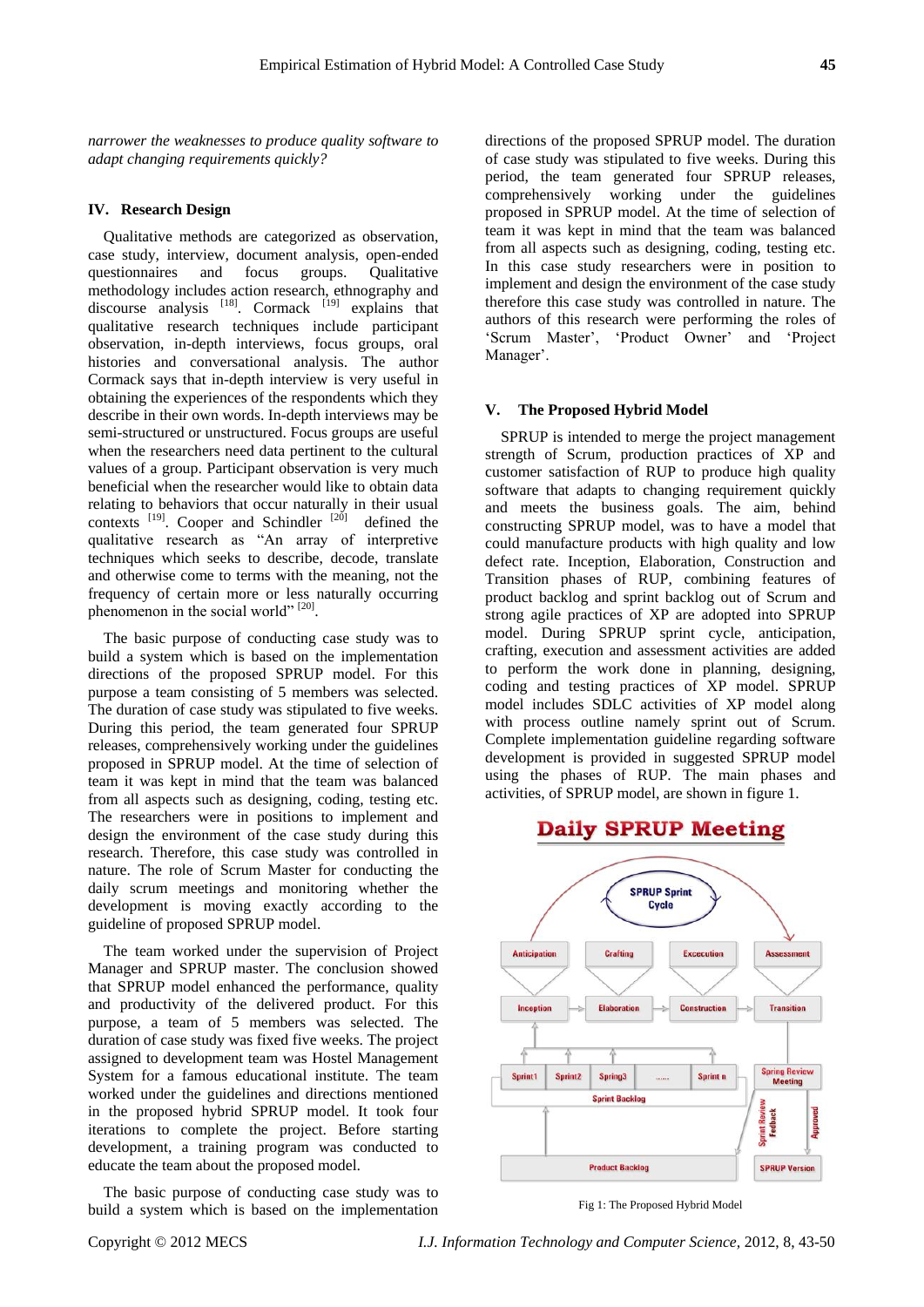SPRUP sprint cycle moves the software product towards its completion where product meets the desired quality measurements. Quality metrics includes customer satisfaction at its highest priority. SPRUP model contains the combined features of RUP, Scrum and XP. Where phases of RUP model as well as sprinting of Scrum along with rich features of XP provides the basis for the SPRUP model. The duration of sprint cycle in SPRUP should be at-least of 1 week long or two weeks long at its most. To achieve the feature of well-timed delivery of working set of product to the customer, involvement of product owner is in SPRUP sprint cycle is kept high. In SPRUP, the duration of sprint cycle in SPRUP is at-least of 1 week long or two weeks long at its most. The foremost thing in SPRUP cycle is done by the product owner. Product owner gives broad-spectrum plan for the project description about the road map of the development process to the SPRUP product development team.

When the general sprint goals of development plan are done by the product owner and are also agreed by the SPRUP master then both of them, with the help of development team create the product backlog. Product backlog provides the basic functionality of the product. Once the product backlog is finalized by product owner then it is the job of development team to select the sprint backlog and decide prioritized list of tasks to be performed during a single sprint cycle. Prioritization done by development team is within a single sprint. Product owner does the prioritization of the items within the product backlog. The process of prioritizing among the items in sprint or product backlog also involves discussion with customer and SPRUP master.

It is important to involve the customer in the prioritization discussion because some of the times customers need pieces of product (working set of software) on priority. Therefore prioritization is done through combined effort. In the end the process is finalized by product owner. Post prioritization (prioritization among product backlog first and sprint backlog afterward) step in SPRUP model is estimation of time expected to be spent on tasks of a sprint i.e. time for sprint cycle to be started in hrs. After defining and estimating the tasks for sprint in sequence RUP phases are applied. Developers start their work by following the activities and features of 1: inception, 2: elaboration, 3: construction and 4: transition in sequence. SPRUP team completes defined task following these phases within time in each sprint cycle.

In inception phase requirements are collected from the customer in the form of user stories. In the second phase of elaboration functional requirements and nonfunctional requirements are collectively defined. Actual code written activity against the tasks of sprint is done in construction phase of SPRUP cycle. Out of four phases of SPRUP cycle lastly transition is done. Transition phase includes tasks like daily based testing and validating activity of system. Such activities are done in SDLC with the purpose to minimize the defects

relating to the software product. Such activities in SPRUP cycle are highly beneficial as a part of daily meetings because earlier detection and fixation of defects is highly appreciated in software development world. Product backlog is organized by the product owner at the beginning of SPRUP model. The Product owner is responsible to prepare product backlog. All of functional, non functional, statistical and economical requirements of the system under development are gathered by the customer. After deciding down the general goals of the system product backlog is created by the product backlog. Continuous updates are supplementary for product backlog in accordance with Review Feedback of sprint or Sprint Review Feedback (SRF) collected during sprint review meeting. Product backlog is maintained by the product owner throughout all of the SPRUP sprint cycles.

Maintaining the sprint backlog is the job of SPRUP Master. Duration of each sprint is kept between one or two weeks. Idea behind short sprint cycle is to regularly collect the creeping requirements through sprint review feedback at the end of each sprint. Number of sprints required to complete the project are decided by the SPRUP master, project developers (development team) and product owner. At the completion of one sprint cycle, sprint version is released. Product backlog items are moved to the sprint backlog for implementation. SPRUP Master with the help of product owner and SPRUP team decides down the sprint backlog. In product backlog items can be changed through SRF in contrast items in sprint backlog before the release of SPRUP version and completion of SPRUP cyclic activities cannot be changed.

Role of SPRUP master is to identify the development progress regularly. Purpose of doing so is to keep the development towards the achievement of goals defined in inception phase of model. SPRUP master is responsible to inquire the individual development progress from team members. This interaction of development team and SPRUP master is done in daily SPRUP meeting. Another job of SPRUP master is to remove the problems or troubles faced by the development team. SPRUP master also motivates the rest of the members by telling them that development process is in its accurate track.

SPRUP master is also responsible for conducting and organizing sprint planning meeting. It is done to plan about the sprint. The participation in meeting vary from sprint to sprint mainly SPRUP master likes to invite product owner along with development team, but in some of the sprints customer involvement becomes necessary. Customer involvement is usually dependent on the last SRF given by the customer, so customer is also expected participant in the sprint planning meeting. For small sprints this meeting can be conducted or concatenated with the anticipation activity of inception phase. But this decision of concatenation is to be taken by the SPRUP master.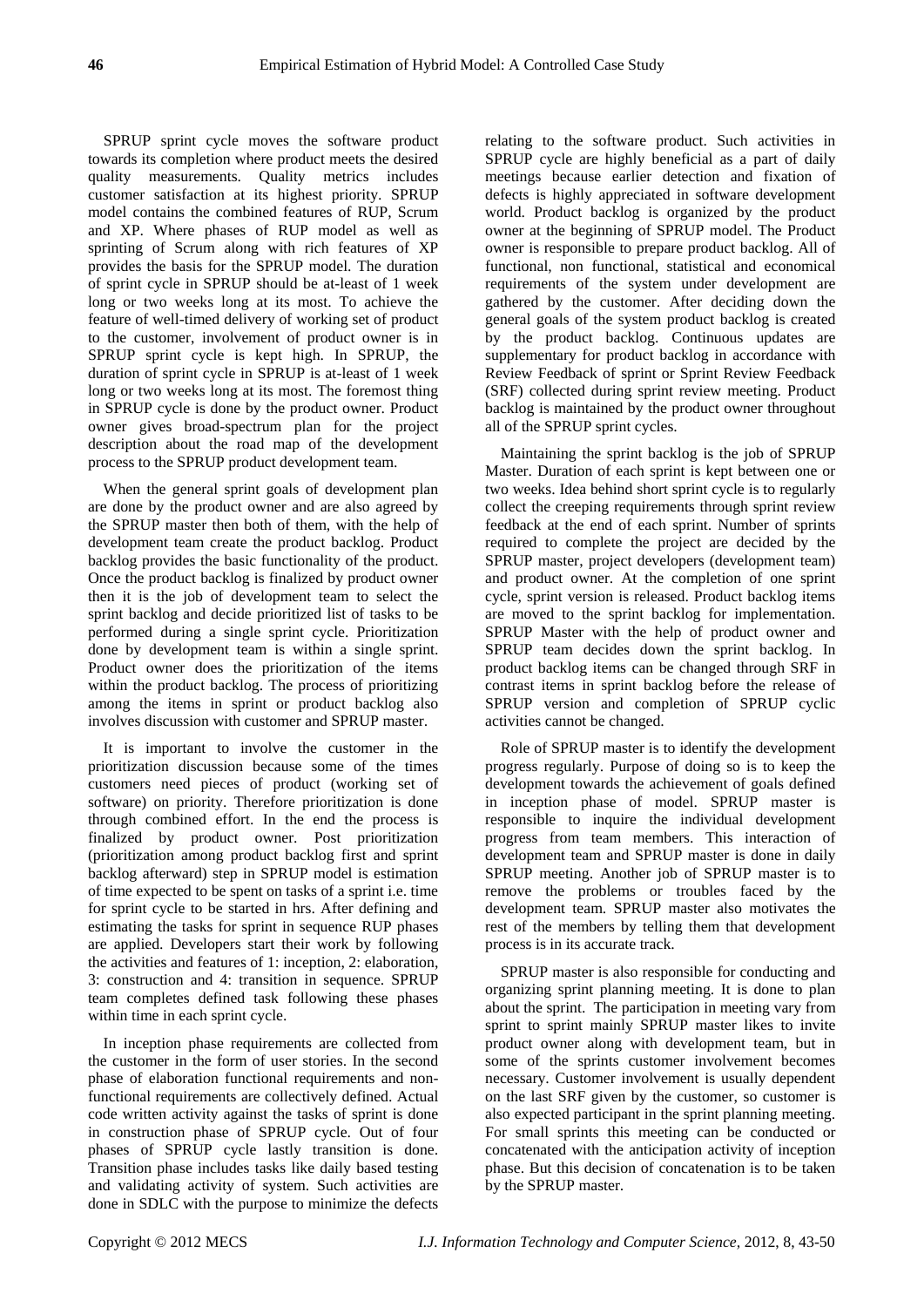Four phases having mainly four activities are followed in sequence during daily SPRUP meetings. These daily meetings are conducted in daily basis. Tasks are assigned to the development team on daily basis and evaluation of previously assigned tasks is also done on daily basis. Development team along with SPRUP master takes part in daily meetings. Inception, elaboration, construction and transition phases are executed in sequence of meetings. Time duration of meeting is from 15 to 30 minutes. The main advantages of daily meetings are:

- It provides a platform for development team to discuss their development related issues.
- It helps in measuring the work progress of team.
- Barriers, related to progress of work, are removed quickly.

At the end of each sprint, sprint review meeting is conducted in which results of the new deliverable are provided to the customer, management and product owner by SPRUP master and team. After completing 1st three phases of SPRUP cycle a sprint review meeting is conducted as a part of fourth phase of SPRUP cycle i.e. transition phase. This review meeting is held to conclude the sprint. Sprint Review Feedback (SRF) is collected as an outcome of the meeting.

Another purpose of review meeting is to evaluate any deficiencies or discrepancies in the sprint backlog. If there is any, then it is given to the product backlog in the form of sprint review feedback. If all the activities of phases with their tasks are carried out without any deficiency and SPRUP sprint cycle finalizes its iteration successfully, SPRUP version is released. This version approaches an increment in development. Release of SPRUP version is highly dependent on degree of customer satisfaction and approval by customer. The approval of the SPRUP version depends upon the extent of the customer satisfaction. When transition phase ends successfully then SPRUP version is released.

On successful release of SPRUP version, the SPRUP sprint cycle restarts from the inception phase for next sprint. Participation of product owner was appreciating because this feature helps in maximizing the customer satisfaction in product to be developed. Prioritization of next sprint is also discussed at the end of this meeting. Working set of the product released to the customer is called SPRUP version which is released after approval in sprint review meeting. After the successful completion of all sprints the whole product is commenced with its all features and functionalities. Work done during the sprint is closely observed in Sprint review meeting. Any change or new suggestions are raised during sprint review meeting. During this meeting changing suggestions is part of meeting out come. Suggestions and changes are considered /collected as sprint review feedback. They are in the form of new product attributes or in the form of complete backlog, and will be updated to the product

backlog. Change in requirements by the customer is also possible during sprint review meeting while examining the evaluation process. The new product attributes are considered the part of SRF. In SPRUP model SRF becomes the part of product backlog out of which suggestions and requirement change is applied on items in product backlog. SRF helps in improving the outcome of next sprint.

#### **VI. Evaluation and Discussion**

A controlled case study was conducted to validate the SPRUP model. The researchers were in positions to design the implementation environment before starting the case study. Four releases called "SPRUP versions" were produced during this case study. The first version was of two weeks duration. Rest of three versions was of one week duration. The case study data is collected from four sprint versions. The collected data is represented in the tabular form in the Table 1. The first column represents the attributes to be measured for each version. The last column contains the cumulative/average data from all the four releases. Each row represents a specific attribute to be measured in each SPRUP version. All the columns represent sum/ average data from versions while each line of table represents data of all releases of a particular parameter of the case study. Table 1 shows the details of the data about the case study.

The first version (Column one in the Table 1) was completed in two weeks, whereas each of remaining three versions took one week duration. The term "SPRUP version" is used in SPRUP model that is about the working set of product developed for actual customer use. The number of modules in row two of Table 1 (built during development process of sprint) is represented in each SPRUP version. Total tasks defined within modules are represented in row 3. Each version shows number of tasks defined in their respective columns. Total work effort is in row 4. Total work effort of the project is remained constant throughout all releases. Work effort and customer involvement are calculated using following formulas

Work Effort = (working days in a week/week)  $*$ (duration in weeks/release) \* (team size)\* (working hrs/  $day)$  (1)

Customer Involvement = Time spent by customer  $\frac{(\frac{h}{c})}{\sqrt{h}}$ Task allocated actual hours  $* 100$  (2)

Work hr per day were 8, where as 5 working days were considered per week. The total actual hours dedicated by the developer to tasks are given in row five. It was 350 at first the release and in 2nd and 3rd version/release it was 160 to 170 hr respectively. Percentage of task effort is calculated in row 6 of Table 1. Reduction of task effort was from 87% during 1st version to 80-85% in 2nd and 3rd versions respectively and was 55 % in 4th version. Average of all four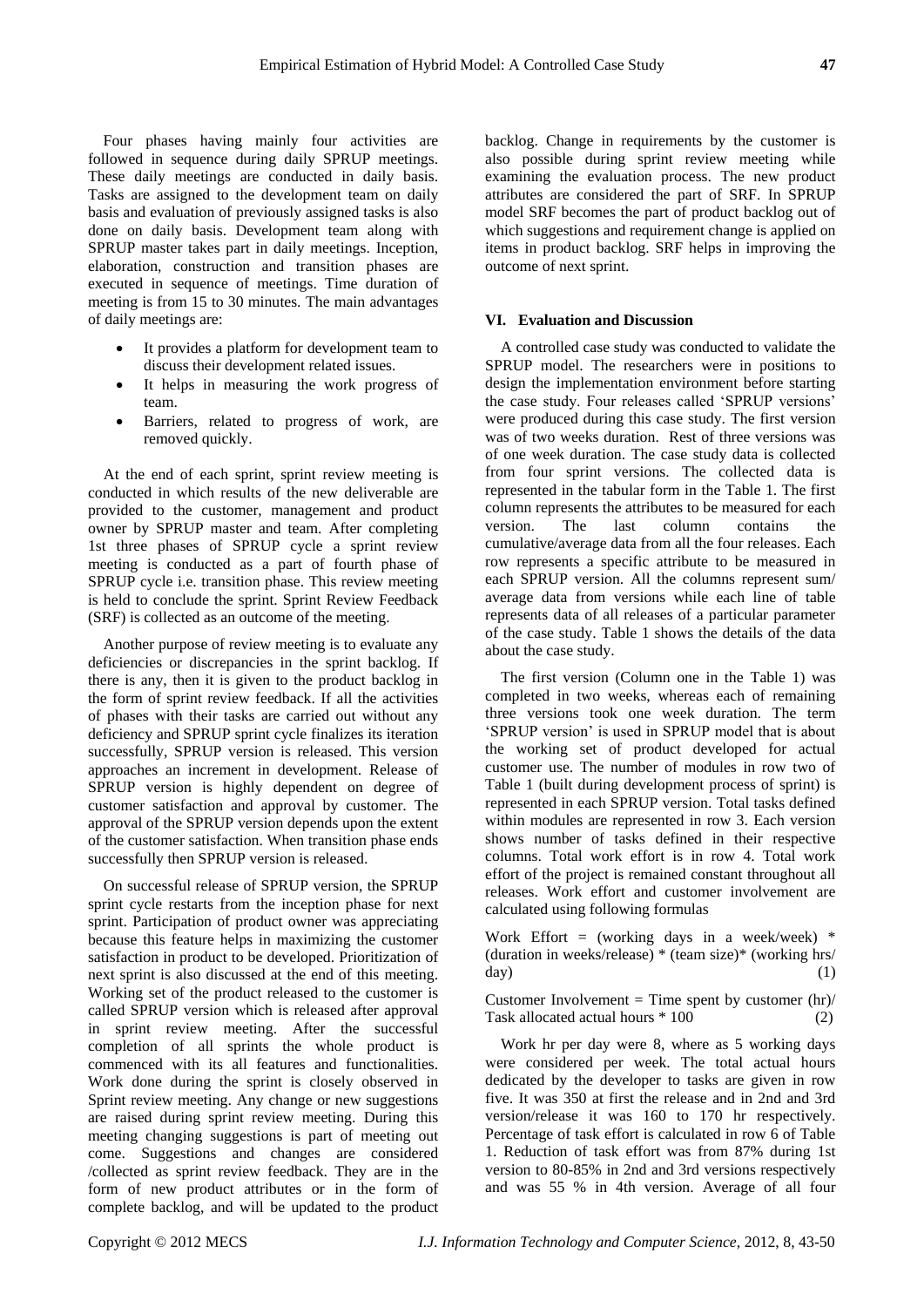versions was 76%. It showed that short development cycles cause an increase in over head.

The number of interfaces for each version is given in row 7. Total interfaces built during the development were 49. The Line of Code in total against all of four versions is 38005. During whole development cycle totality of number of classes built was 69, with Line of Code 4240. Total number of 29 test classes built for testing purpose having 19323 Line of Code (LOC). The amount of total lines of code the team produced in a release is represented in rows 11 and 12. Pre-release defects are mentioned in row 15. Total defect rate was lower comparatively i.e. 0.489 defects/KLOC were calculated. In addition, 16 improvement suggestions are gathered during SRF (Sprint Review feedback). Most of the suggestions are raised from the first two releases.

In this controlled case study, the customer was ideally available in the same environment with the development team and the actual customer involvement (row 20) was only 25% on average.

|                | <b>Releases</b><br>۰          |                |                |                         |                         |              |
|----------------|-------------------------------|----------------|----------------|-------------------------|-------------------------|--------------|
| ID             | <b>Parameters</b>             | $\mathbf{1}$   | $\overline{2}$ | $\overline{\mathbf{3}}$ | $\overline{\mathbf{4}}$ | Average      |
| $\mathbf{1}$   | Time (weeks)                  | $\overline{c}$ | $\mathbf{1}$   | $\mathbf{1}$            | $\mathbf{1}$            | 5            |
| $\overline{c}$ | Items per Sprint backlog      | 9              | $\overline{4}$ | $\overline{4}$          | $\overline{3}$          | 20           |
| 3              | <b>Total Tasks defined</b>    | 40             | 22             | 14                      | 5                       | 81           |
| $\overline{4}$ | Total work effort (hr)        | 400            | 200            | 200                     | 200                     | 200          |
| 5              | Task allocated actual hours   | 350            | 160            | 170                     | 110                     | 790          |
| 6              | Task allocated actual (%)     | 87             | 80             | 85                      | 55                      | 76%          |
| $\tau$         | <b>Interfaces</b>             | 29             | $\overline{7}$ | 8                       | $\overline{5}$          | 49           |
| 8              | Classes                       | 55             | 6              | 5                       | 3                       | 69           |
| 9              | <b>Test Classes</b>           | 12             | $\overline{4}$ | $\overline{7}$          | 6                       | 29           |
| 10             | <b>Test Classes LOC</b>       | 10518          | 2380           | 2246                    | 4179                    | 19323        |
| 11             | <b>Total LOC</b>              | 19963          | 6581           | 4010                    | 7451                    | 38005        |
| 12             | <b>Total KLOC</b>             | 19.963         | 6.581          | 4.010                   | 7.451                   | 3.8005       |
| 13             | Team Productivity (LOC/H)     | 57.04          | 25.05          | 25.68                   | 66.36                   | 47.37        |
| 14             | Number of Integration         | 51             | 19             | 29                      | 22                      | 121          |
| 15             | Pre-Release Defects           | 5              | $\overline{2}$ | 2                       | $\mathbf{1}$            | 10           |
| 16             | Post release defects          | $\overline{7}$ | 5              | $\overline{3}$          | $\mathbf{1}$            | 16           |
| 17             | Post release defects /KLOC    | 0.35           | 0.456          | 0.75                    | 0.40                    | 0.489, 1.956 |
| 18             | Sprint Review Feedback        | $\tau$         | 5              | 3                       | $\mathbf{1}$            | 16           |
| 19             | Pair programming %            | 80             | 80             | 80                      | 80                      | 80%          |
| 20             | Customer involvement %        | 35             | 25             | 20                      | 20                      | 25%          |
| 21             | User Stories/Requirements     | 21             | 9              | 3                       | $\overline{2}$          | 35           |
| 22             | <b>Unit Tests</b>             | 113            | 45             | 15                      | 25                      | 198          |
| 23             | <b>Customer Satisfaction%</b> | 80             | 80             | 90                      | 90                      | 85%          |

Table 1 Data Gathered During the Case Study

Customer satisfaction is measured about how products and services provided by the company fulfill the customer"s expectation. The user stories described in each release are given in row 21. Row 22 deals with the testing activity. In this case study, the customer satisfaction is measured in terms of satisfaction over number of modules of the product. The row 23 represents customer satisfaction in percentage form. Level of customer satisfaction remained 80% during the 1<sup>st</sup> and 2<sup>nd</sup> versions. The satisfaction level rose to 90% for the  $3<sup>rd</sup>$  and  $4<sup>th</sup>$  versions.

# **VII. Conclusion**

The motivation for the proposal of SPRUP software development model is to combine the rich features of XP, Scrum and RUP. XP provides a very effective project engineering abilities and Scrum provides effective project management framework and both of XP and Scrum are agile development methods. These models are enriched with the RUP model that focuses on satisfying business and customer needs and the outcome is an achievement in the form of high customer satisfaction. The main enriching feature of SPRUP is that strengths of Scrum, XP and RUP as well as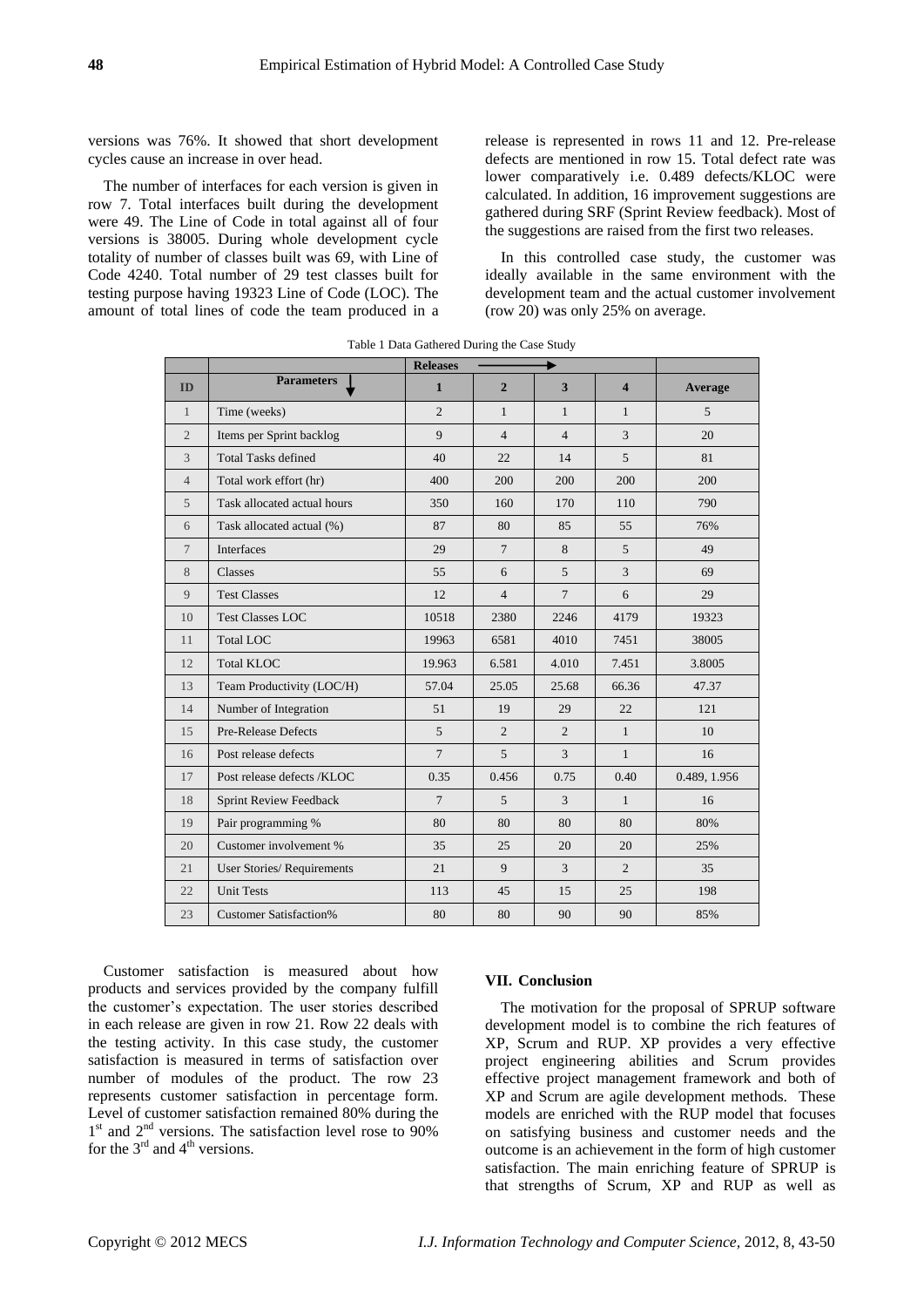narrower their weaknesses to produce quality software that adapt changing requirement quickly.

Scrum is a framework, not a well defined process or SDLC. Therefore, Scrum does not provide proper plan for the project and most of the project management activities are left on the developers. Advantage of doing so is that the team knows better about their working capabilities, developmental environment and problems specifically relating to a project. Furthermore Scrums' management inheritance towards development team is being combined with XP where XP have engineering practices. This combination of Scrum and XP helps effectively in reducing rework cost and effort which is highly discouraging in software world. A good feature of RUP model is that RUP works well for medium and large scale projects. Although RUP model has certain drawbacks, such as tendency to be over budgeted, slow in adaptation to rapidly changing requirements and reputation of being impractical for small and fast paced projects. The strengths of Scrum and XP were intended to add into the proposed SPRUP model because both are self managed processes through iterative planning. RUP is slow in adaptation to rapidly changing requirements due to well established requirement documentation. This feature is not lacking in Scrum and XP models as they respond well to creeping requirements. The main advantage of RUP model is that it focuses on satisfying business and customer needs by delivering quality software and gives comprehensive planning for the system.

XP model has certain drawbacks such as weak documentation and poor performance for medium and large development projects. These limitations of XP model are eliminated by introducing the phases of RUP model into the proposed model. XP has a concrete set of engineering practices that emphasizes on team work where managers, customers and developers are all equal partners in collaborative team. Scrum is more concerned with the project management. It has seven practices namely Scrum Master, Scrum teams, Product Backlog, Sprint, Sprint Planning Meeting, Daily Scrum Meeting and Sprint Review.

Keeping above mentioned context in view, this paper proposed a model by combining strengths of Scrum, XP and RUP as well as narrower their weaknesses to produce quality software. The proposed SPRUP model was validated through a controlled case study. SPRUP is validated on a small scale project. It is further needed to be applied on a large scale project. It can also be enhanced to out sourcing development surroundings. More combinations of RUP and agile models are needed to be experienced and it can be a good future work of this research.

#### **References**

[1] Szalvay V. An introduction to agile software development, Retrieved June 2012 from http//www.danube.com/docs/Intro\_to\_Agile.pdf, 2004

- [2] Larman L. Agile and Iterative Development: a manager's guide Iterative and Evolutionary. USA: Addison-Wesley Professional, Pearson Education Inc., 2004
- [3] Kruchten P. The Rational Unified Process: An Introduction The Rational Unified Process. USA: Addison-Wesley Professional, Pearson Education Inc., 1999
- [4] Schwaber K, Beedle M. Agile Software Development with Scrum: Advanced Development Methods. USA: Prentice Hall, Upper Saddle River, 2002
- [5] Alfonso M I, Botia A. An Iterative and Agile Process Model for Teaching Software Engineering. In: Proceedings of the  $18<sup>th</sup>$  Software Engineering Education and Training Conference, Ottawa, Canada, 2005.9-16
- [6] Beck K, Andres C. Extreme Programming Explained: Embrace Change. What is XP?. USA: Addison-Wesley Professional, Pearson Education Inc., 2004
- [7] Dagnino A. An Evolutionary Lifecycle Model with Agile Practices for Software Development at ABB. In: Proceedings of the  $8<sup>th</sup>$  IEEE International Conference on Engg. Complex Comp. Sys. Maryland, USA, 2002.215-223
- [8] Hossain E, Baber M A, Paik H. Using Scrum in Global Software Development: A Systematic Literature Review. In: Proceedings of the 4<sup>th</sup> IEEE International Conference on Global Software Engineering, Limerick, Ireland, 2009.175-184.
- [9] Jacobson, I, Christerson M, Jonsson P, Overgaard G. Object Oriented Software Engineering: A Use-Case Driven Approach. USA: Addison-Wesley,1992
- [10] Schwaber K. Scrum Development Process. USA: Middlesex Turnpike,1996
- [11] Judy K H, Krumins-Beens I. Great Scrums Need Great Product Owners: Unbounded Collaboration and Collective Product Ownership. In: Proceedings of the 41<sup>st</sup> Hawaii International Conference on System Sciences, Waikoloa HI, USA, 2008.462-462
- [12] Qumer A, Henderson-Sellers B. Comparative Evaluation of XP and Scrum using the 4D Analytical Tool (4-DAT). In: Proceedings of the European and Mediterranean Conference on Information System, Costa Blanca, Alicante, Spain, 2006.1-8
- [13] Schwaber K. Agile Project Management with Scrum. Backdrop: The Science of Scrum. USA: Microsoft Press,2004